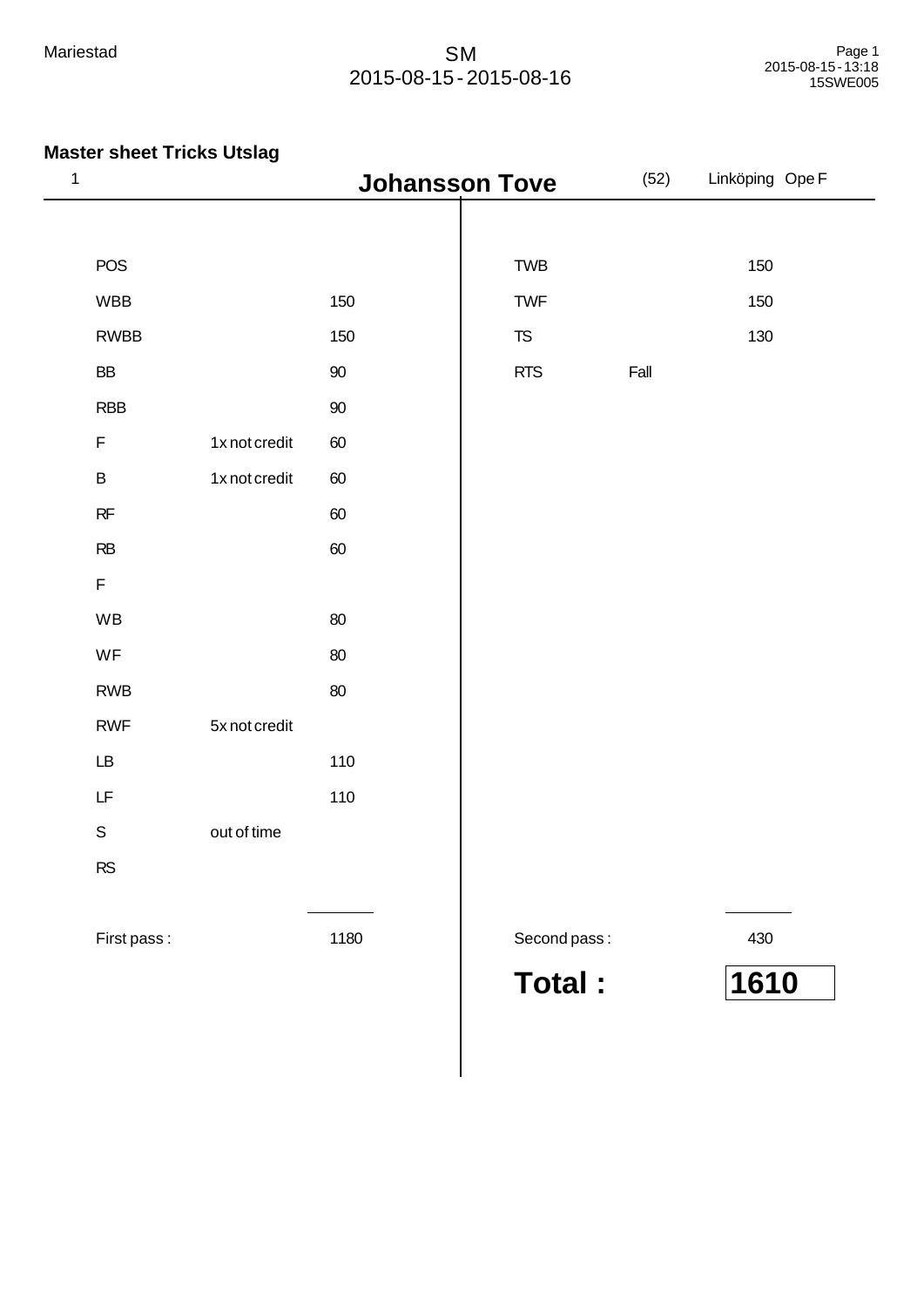| $\sqrt{2}$  |        | <b>Cederquist Linnéa</b>                                                                    | (5) | Nyköping Ope F |
|-------------|--------|---------------------------------------------------------------------------------------------|-----|----------------|
|             |        |                                                                                             |     |                |
| <b>WO</b>   | 150    | $\mathsf{T}\!\mathsf{O}$                                                                    |     | 200            |
| $\sf B$     | 60     | $\mathsf{T}\mathsf{B}$                                                                      |     | 100            |
| F           | 60     | $\ensuremath{\mathsf{T}}\ensuremath{\mathsf{F}}$                                            |     | 100            |
| RB          | 60     | ${\tt TS}$                                                                                  |     | 130            |
| BB          | 90     | <b>TWB</b>                                                                                  |     | 150            |
| <b>RBB</b>  | $90\,$ | TWF                                                                                         |     | 150            |
| <b>WBB</b>  | 150    | <b>WLB</b>                                                                                  |     | 160            |
| <b>RWBB</b> | 150    | $\mathsf{LF}% _{0}\left( \mathcal{N}\right) \equiv\mathsf{LF}_{0}\left( \mathcal{N}\right)$ |     | 110            |
| F           |        | LB                                                                                          |     | 110            |
| WB          | 80     | <b>WLF</b>                                                                                  |     | 160            |
| WF          | 80     |                                                                                             |     |                |
| $\mathsf S$ | 40     |                                                                                             |     |                |
| RS          | 40     |                                                                                             |     |                |
|             |        |                                                                                             |     |                |
| First pass: | 1050   | Second pass:                                                                                |     | 1370           |
|             |        | <b>Total:</b>                                                                               |     | 2420           |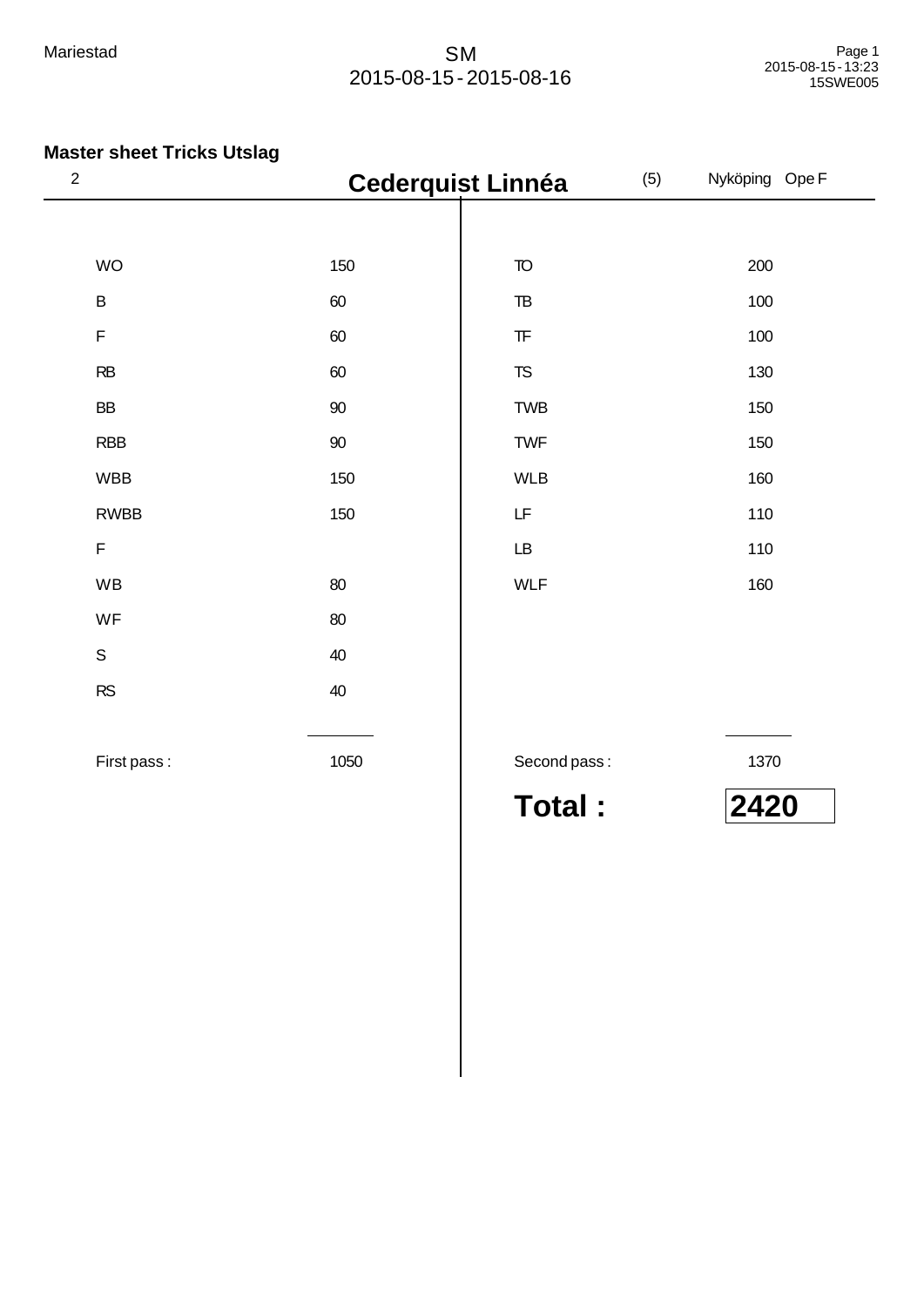## **Master sheet Tricks Utslag**

| $\ensuremath{\mathsf{3}}$ |             |        | <b>Tafvander Jennifer</b>                        | (43)          | Skag | Ope F |
|---------------------------|-------------|--------|--------------------------------------------------|---------------|------|-------|
|                           |             |        |                                                  |               |      |       |
| <b>WLO</b>                |             | 260    | T <sub>5</sub> B                                 |               | 350  |       |
| <b>WLB</b>                |             | 160    | <b>TBB</b>                                       |               | 200  |       |
| LF                        |             | 110    | <b>RTBB</b>                                      |               | 200  |       |
| $\mathsf{L}\mathsf{B}$    |             | 110    | <b>TWBB</b>                                      |               | 330  |       |
| <b>WLF</b>                |             | 160    | <b>TWF</b>                                       |               | 150  |       |
| $\sf B$                   |             | 60     | ${\tt TB}$                                       |               | 100  |       |
| <b>WBB</b>                |             | 150    | $\ensuremath{\mathsf{T}}\ensuremath{\mathsf{F}}$ |               | 100  |       |
| <b>RWBB</b>               |             | 150    | <b>RTB</b>                                       |               | 100  |       |
| <b>BB</b>                 |             | $90\,$ | <b>RTF</b>                                       |               | 100  |       |
| <b>RBB</b>                |             | 90     | $\mathsf{T}\!\mathsf{O}$                         |               | 200  |       |
| WF                        |             | 80     | <b>TWO</b>                                       | 1x not credit | 300  |       |
| $\sf B$                   |             |        | ${\sf TS}$                                       |               | 130  |       |
| <b>RWF</b>                |             | 80     | <b>RTS</b>                                       | 2x not credit | 130  |       |
| WB                        |             | 80     |                                                  |               |      |       |
| $\mathsf F$               |             | 60     |                                                  |               |      |       |
| $\mathsf S$               |             | 40     |                                                  |               |      |       |
| RS                        | out of time |        |                                                  |               |      |       |
|                           |             |        |                                                  |               |      |       |
| First pass:               |             | 1680   | Second pass:                                     |               | 2390 |       |

**Total : 4070**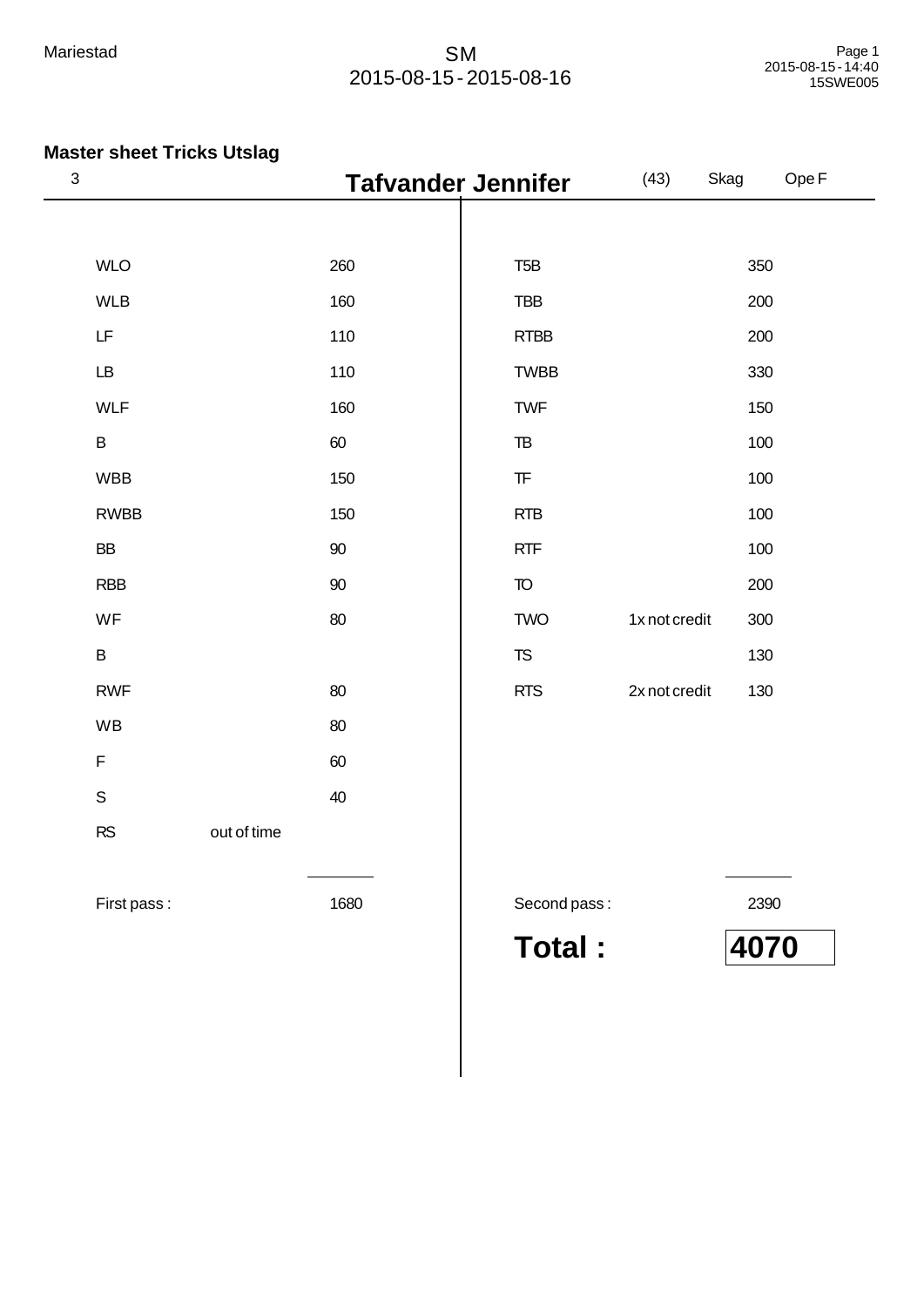| 4           |               |     | <b>Westerlund Sara</b> | (50) | Lida | Ope F |
|-------------|---------------|-----|------------------------|------|------|-------|
|             |               |     |                        |      |      |       |
| $\mathbf S$ | 2x not credit | 40  | $\overline{B}$         |      |      |       |
| <b>RS</b>   | 2x not credit | 40  | $\mathsf F$            |      |      |       |
| B           |               | 60  | RB                     |      | 60   |       |
| WF          |               | 80  | RF                     |      | 60   |       |
| WB          | 1x not credit | 80  | $\circ$                |      |      |       |
| $\mathsf F$ | 1x not credit | 60  | WB                     | Fall |      |       |
| $\circ$     |               | 90  |                        |      |      |       |
| RO          | Fall          |     |                        |      |      |       |
|             |               |     |                        |      |      |       |
| First pass: |               | 450 | Second pass:           |      | 120  |       |
|             |               |     | Total:                 |      | 570  |       |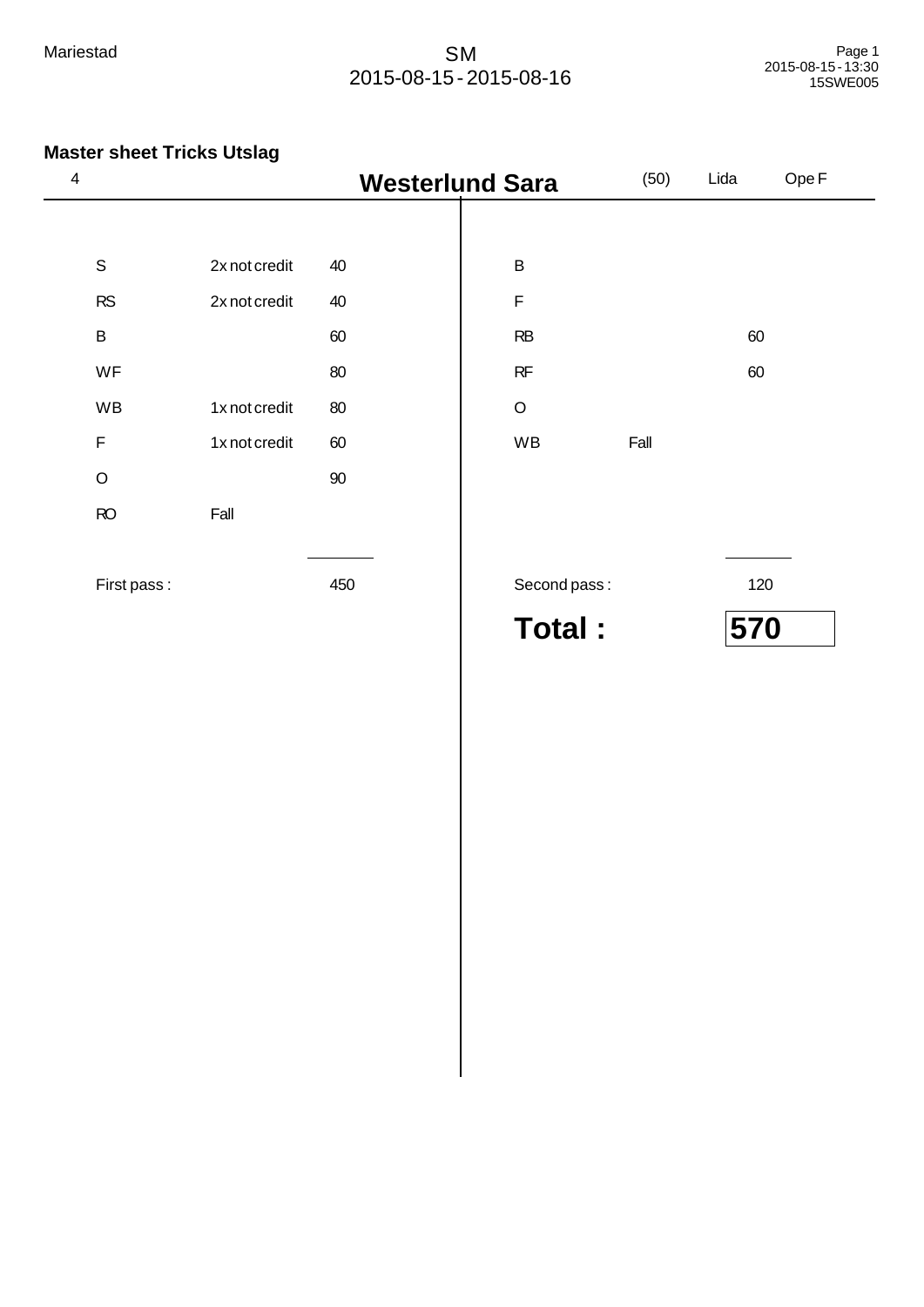| $\,6$       |               | <b>Gustafsson Sandra</b> |                                                  | (14)          | Ope F<br>Karlstad |
|-------------|---------------|--------------------------|--------------------------------------------------|---------------|-------------------|
|             |               |                          |                                                  |               |                   |
| $\sf B$     |               | 60                       | $\mathsf{T}\mathsf{B}$                           | 1x not credit | 100               |
| $\mathsf F$ |               | 60                       | $\ensuremath{\mathsf{T}}\ensuremath{\mathsf{F}}$ | 1x not credit | 100               |
| RB          |               | 60                       | <b>RTB</b>                                       |               | 100               |
| <b>BB</b>   |               | 90                       | $\ensuremath{\mathsf{T}}\ensuremath{\mathsf{F}}$ |               |                   |
| <b>RBB</b>  |               | $90\,$                   | <b>TWB</b>                                       | Fall          |                   |
| <b>WBB</b>  | 1x not credit | 150                      |                                                  |               |                   |
| $\mathsf F$ | 1x not credit |                          |                                                  |               |                   |
| $\sf B$     |               |                          |                                                  |               |                   |
| <b>RWBB</b> |               |                          |                                                  |               |                   |
| F           |               |                          |                                                  |               |                   |
| WB          |               | 80                       |                                                  |               |                   |
| WF          |               | 80                       |                                                  |               |                   |
| <b>RWB</b>  |               | 80                       |                                                  |               |                   |
| <b>RWF</b>  | out of time   |                          |                                                  |               |                   |
|             |               |                          |                                                  |               |                   |
| First pass: |               | 750                      | Second pass:                                     |               | $300\,$           |
|             |               |                          | <b>Total:</b>                                    |               | 1050              |